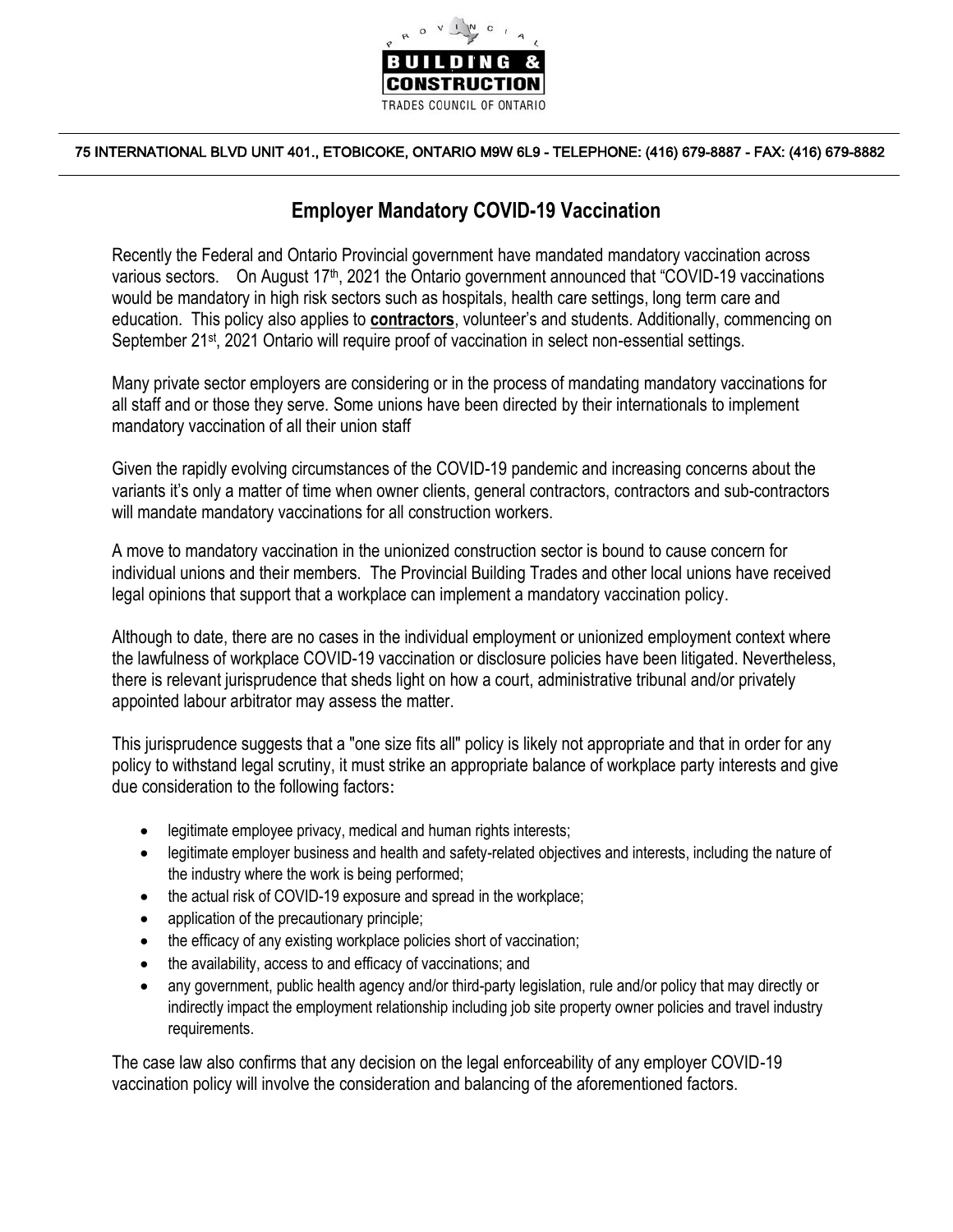Employer COVID-19 vaccination policies **that are specifically tailored to meet legitimate workplace and public health and safety objectives and that give due consideration to the risk of COVID-19 exposure and spread as well as the need for bona fide human rights-based exceptions will be more likely to withstand legal scrutiny.**

The Ontario Building Trades and all its affiliated local unions are not shy about defending a worker's rights and their individual liberties, even when they are unpopular. At the same time, the Ontario Building Trades is not supportive of workers exercising individual rights at the expense of the health and safety of all workers.

But we see no civil liberties or infringement of a worker's human rights or Charter rights with requiring COVID-19 vaccines in most circumstances. As long as employer vaccination programs allow for accommodations for legitimate **medical and** *bona fide* **religious grounds. It is important to state that scientific skepticism about vaccination is not grounds to receive accommodation.**

Any employer vaccination mandate should have exceptions for those workers whom the vaccine is medically contraindicated, such as people who have allergies to it. The absence of such exceptions would directly undermine the public health goals of a mandate, although other mandatory precautions, like masking, social distancing, regular testing or working remotely, may be appropriate. Where a vaccine is not medically contraindicated, however, avoiding a deadly threat to the public health typically outweighs personal autonomy and individual freedom.

Similar to medical grounds, religious freedom is an essential right, but not an unfettered license to inflict harm on others. The right to practice religion freely does not include liberty to expose the community or a workplace to communicable diseases ill health or death.

A consideration for employers in adopting a vaccination policy would be to implement a mechanism in which a neutral third party would review and determine legitimate worker medical and religious exemptions to vaccinations.

In the employment context, provincial law requires medical and religious accommodations in some circumstances, but not if they would cause an "undue hardship" to the employer. Refusing a Covid-19 vaccination poses a direct threat to the health and safety of others in the workplace, and likely amounts to an undue hardship unless the employer can devise some other accommodation for the employee, such as working from home. Workplace requirements for testing of COVID-19 and/or virus variants will be paid for by the employer/owner.

While the permissibility of requiring vaccines for particular diseases depends on several factors, when it comes to Covid-19, all considerations point in the same direction. The disease is highly transmissible, serious and often lethal; the vaccines are safe and effective; and crucially there is no equally effective alternative available to protect workers and the public health.

While vaccine mandates are not always permissible, they rarely run afoul of civil liberties and a worker's human rights when they involve highly infectious and devastating diseases like Covid-19. Although this disease is novel, vaccine mandates are not. Schools, health care facilities, and many other institutions have long required vaccination for contagious diseases like mumps and measles that pose far less risk than the coronavirus does today.